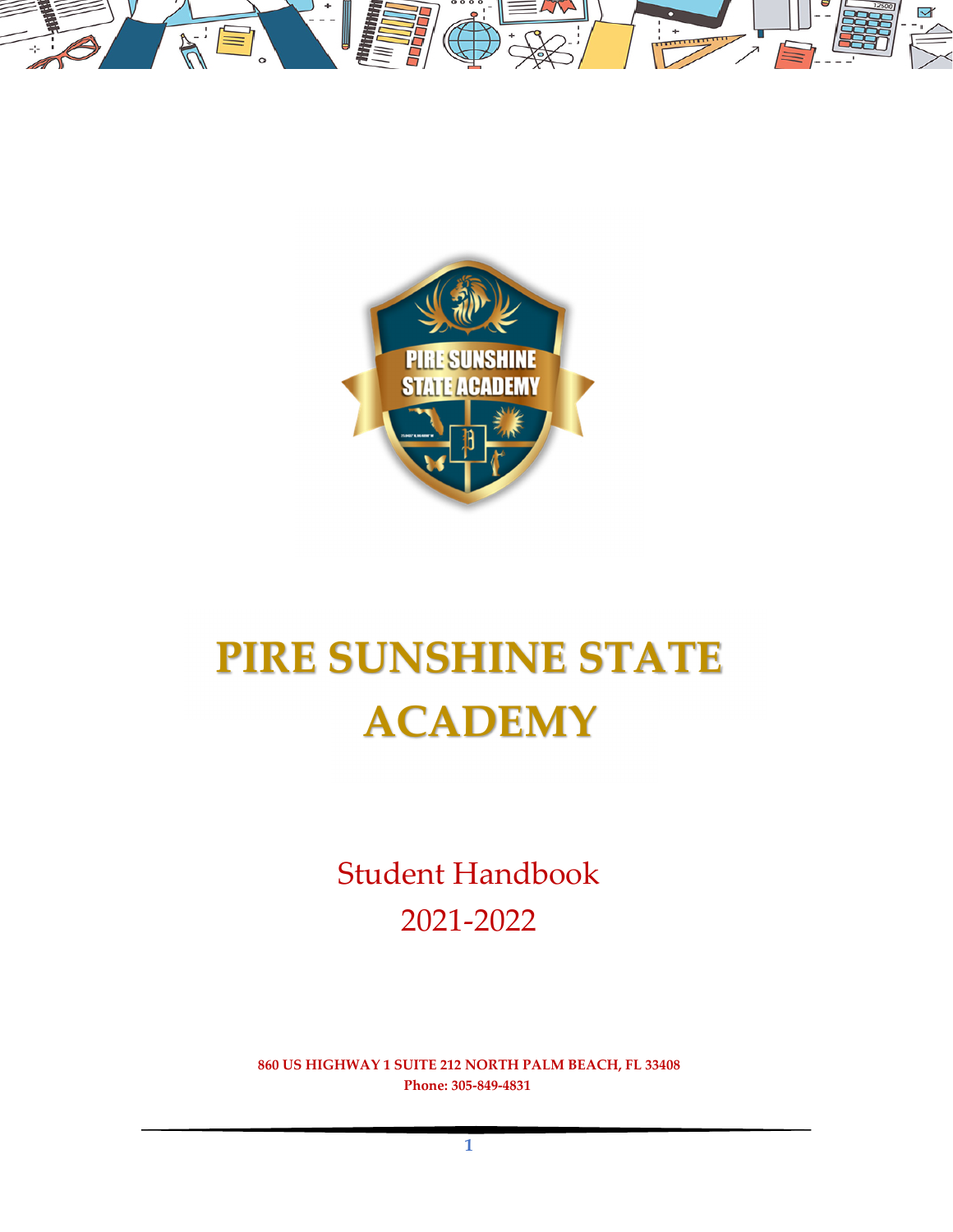

# **TABLE OF CONTENTS**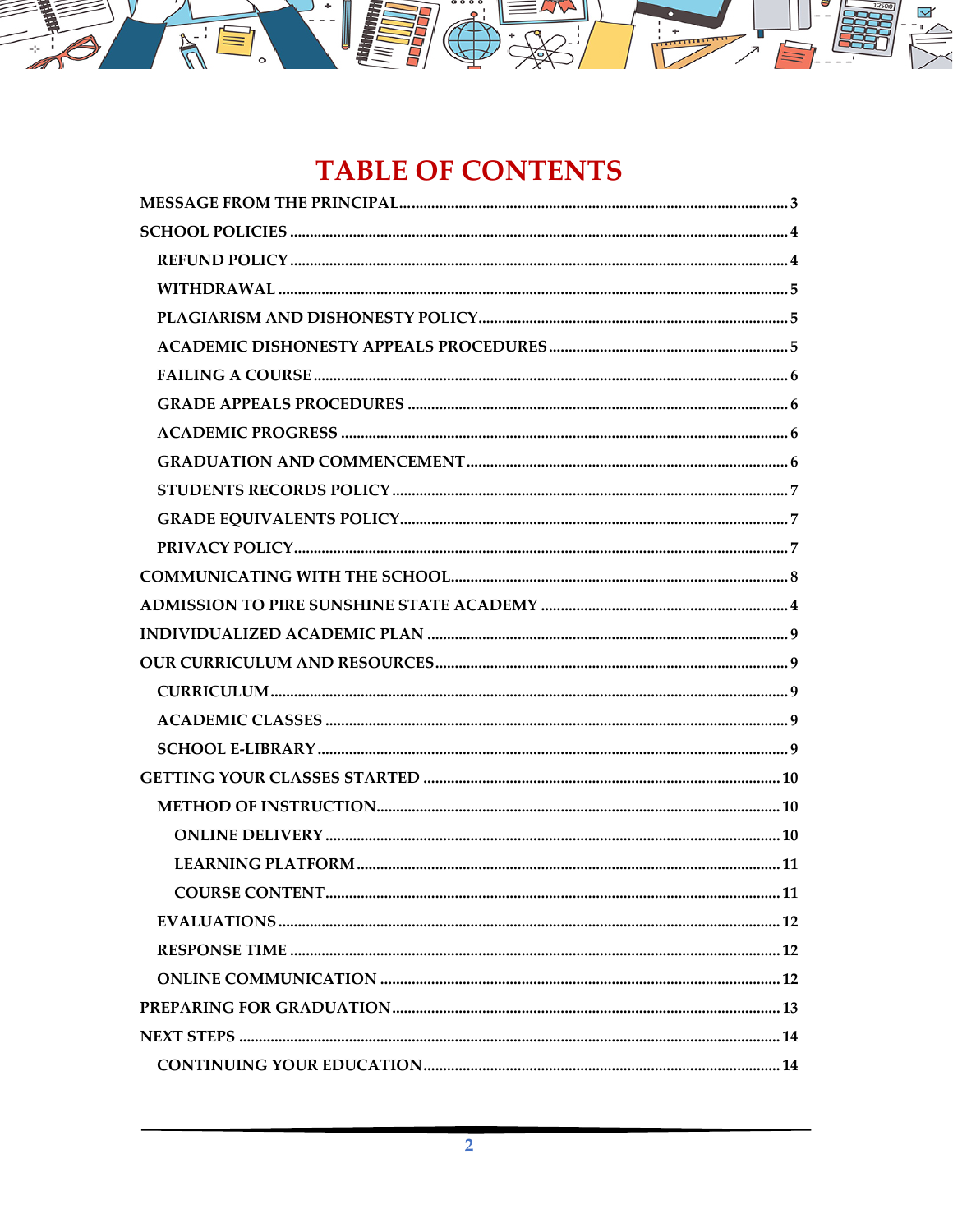

# **Message from the Principal...**

Life takes so many turns for some of us and often leads to falling behind on our plans.

When this happens, your next few decisions are crucial and will make an everlasting impression on your life. Often, without a high school diploma, many doors are closed, and your future can look very bleak, and you feel frustrated. Additionally, jobs that you know you could do are often not available to you because you are missing a High School Diploma. It is a never-ending phase of dead‐end jobs and long hours.

Sometimes you feel that you are always going to be struggling just to go ahead. While you know what you need to get out of this problem, you just do not have time to make it happen. Here, at **Pire Sunshine State Academy**, we understand your dilemma, you cannot leave your job to go to school, but you need more schooling to get out of your job.

**Pire Sunshine State Academy** programs can help you even if you have been out of school for a long time or feel that you are not a school person. We can help you begin your journey.

**Sincerely,**  Krystal Lopez

Principal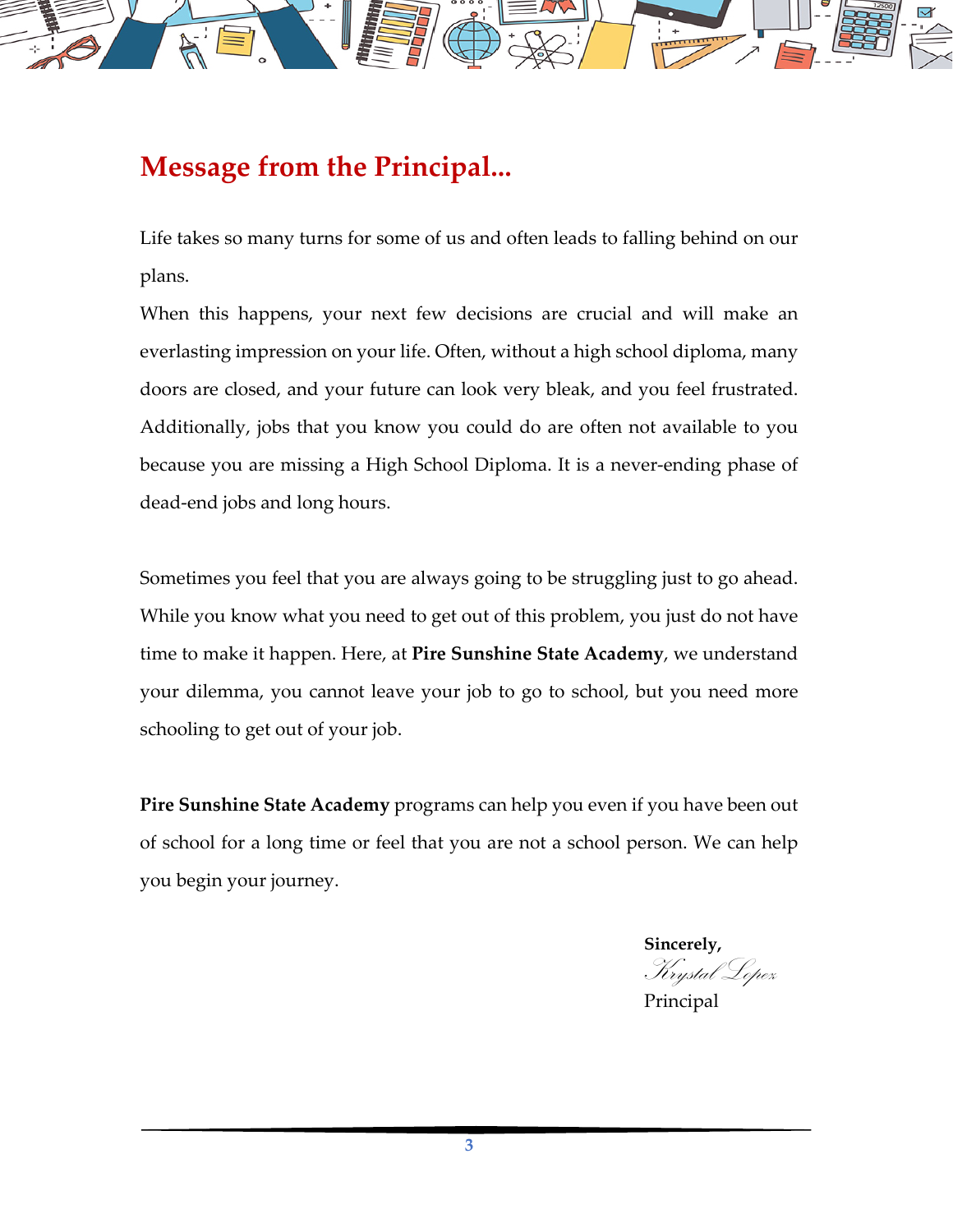

# **Admission to Pire Sunshine State Academy**

Before you can begin your academic career with Pire Sunshine State Academy, you must be able to provide information and documents to our admissions department. You cannot begin classes unless you receive a "letter of admissions" that clears your paperwork. We advise you to work closely with our admissions people to ensure your acceptance to our school. Missing documentation will result in your admission being denied or delayed.

- 1. Thoroughly complete the Online Registration Form
- 2. Take a completed School Records Release Form to the studentʹs previous school and request that a copy of all the studentʹs high school records be sent to Pire Sunshine State Academy as soon as possible.
- 3. Pire Sunshine State Academy will review the above application materials and continue to guide the potential student and make requests for other documents until the applicantʹs file is complete.
- 4. Upon completion of all admissions documents, the students' transcripts will undergo a transcript evaluation process. This will determine the students Individualized Evaluation Program, Course Placements and Financial Commitment to complete their graduation requirements.
- 5. The student will then receive a letter of Admission which will include a notice of tuition due.

# **School Policies**

# **Refund Policy**

To receive a 100% refund of the refundable fees, students must drop from a course or all courses before the last day of the Drop/Add period as listed in the credit class schedule.

If you withdraw from a class after the Add/Drop period but before the withdrawal deadline, you will receive a grade of "W" and will not be entitled to a refund of fees. If you withdraw from a course after the withdrawal deadline, you will be issued a grade of "W", and a refund will not be granted.

If you have received financial aid, or if your fees were paid by an approved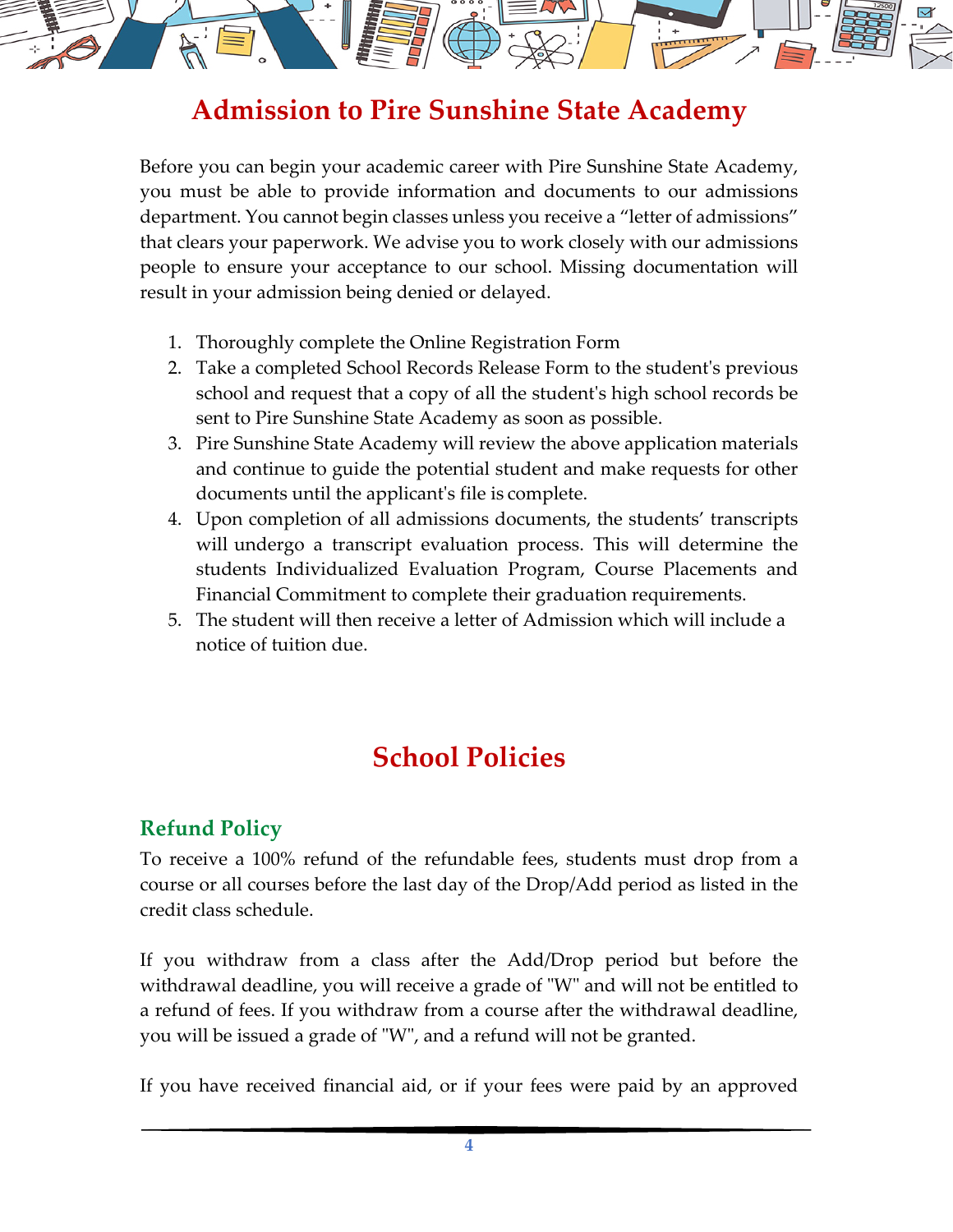

agency, you might be entitled to a refund after proper credits are first issued to the awarding agency. Refund policies are established by and subject to change by the Legislature of the State of Florida. For refund purposes, the first day of classes is the one designated "Classes Begin" as published in the class schedule and does not refer to the first scheduled class day for any student.

# **Withdrawal**

Before withdrawing from a course or a program, a student should confer with an Academic Advisor and the Business Office to discuss the process for proper withdrawal. Failure to follow these procedures may result in a failing grade in the course. Students who follow the policy to withdraw will receive a grade of "W" (withdrawn).

# **Plagiarism and Dishonesty Policy**

Pire Sunshine State Academy considers academic honesty to be one of its highest values. Students are expected to be the sole authors of their work. Use of another person's work or ideas must be accompanied by specific citations and references.

On joining the school's academic community, students are expected to embrace the tenets of liberal learning – critical thinking, intellectual exploration, and academic honesty. Academic dishonesty, cheating, plagiarism, and other violations of academic integrity are causes for suspension or expulsion from the school.

Each incident will be reported in writing from the instructor or the administration, and may result in the following sanctions:

- **First time**: 10 weeks suspension
- **Second Time:** Dismissal from the school

The administration office maintains a database of all offenses, including plagiarism, and a file of all charges.

## **Academic Dishonesty Appeals Procedures**

**Step 1:** Within 10 days following notification of action for academic dishonesty, a student who wishes to appeal must first contact the faculty member of the class in which the incident occurred. The student should explain their reasoning for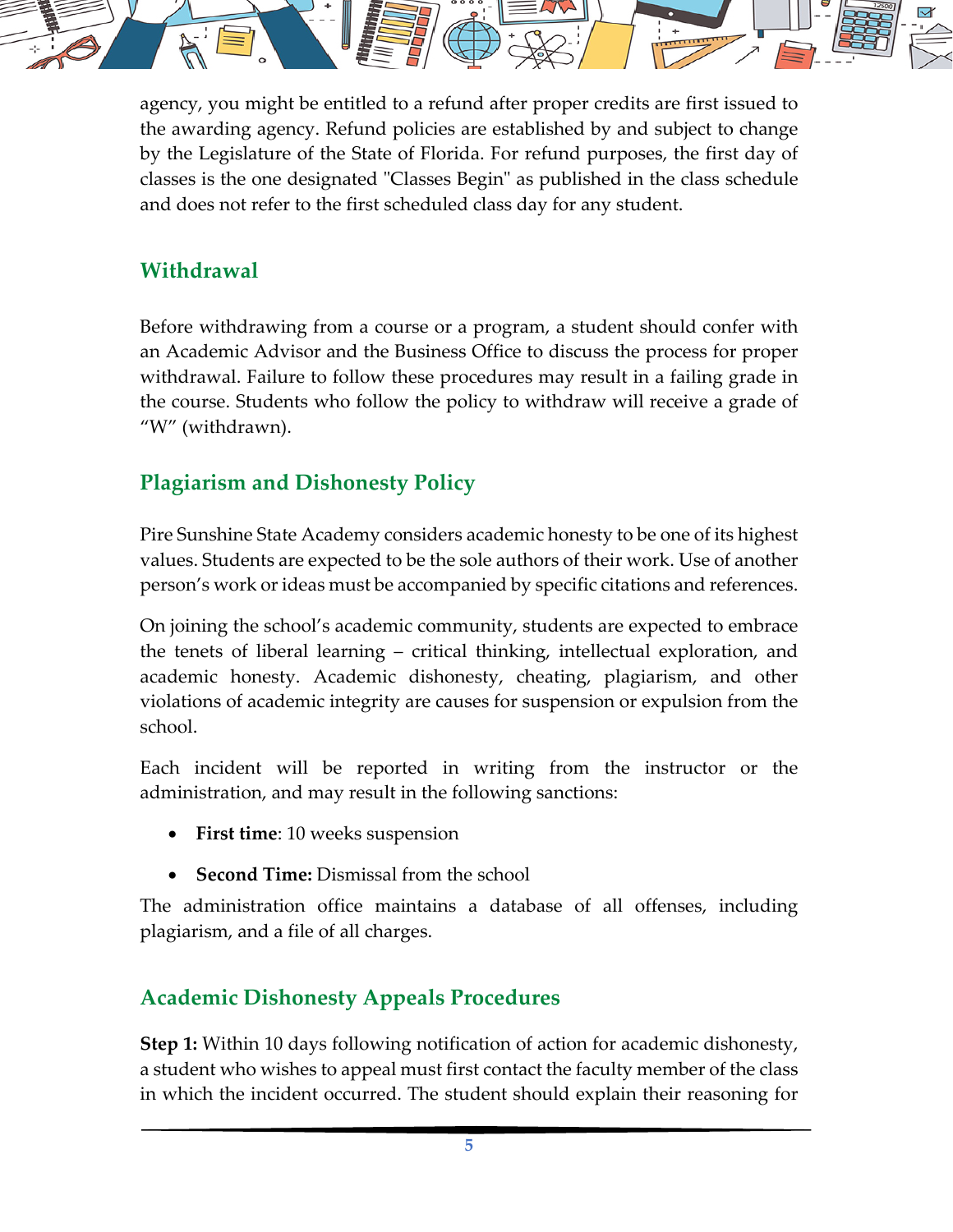

reconsideration. If the faculty member and the student agree to a resolution, the faculty member notifies the administration.

**Step 2:** If the problem has not been resolved and the student wishes to pursue the appeal, the student must complete and send the Academic Appeal Form to the Dean's office. The Dean will review the documentation and share his decision with the student and faculty.

### **Failing a Course**

If you fail a course, it will be necessary to take the course again and attempt a passing grade. The school will attempt to help you to understand what you need to pass the class; however, it cannot guarantee a passing grade. In the event you fail a course, it will be your responsibility to pay for the class again.

## **Grade Appeals Procedures**

A student who alleges unfair grading practice for an assignment or course must first communicate with the faculty member of the class within 10 days of grades being posted online. The burden of proof is on the student and the student shall provide evidence that unfair grading practice occurred. If the faculty member and the student agree to a resolution, the faculty member corrects the grade or the grade stands. If the problem has not been resolved and the student wishes to continue with an appeal, the student will send the Academic Appeal Form to the Dean's Office within 10 days of the decision by the faculty member. The dean will review the student's appeal, check with the teacher, and make a ruling.

#### **Academic Progress**

It is the expectation of the school and responsibility of the student to ensure they organize their time and make weekly academic progress in each of their courses.

## **Graduation and Commencement**

Only students who have satisfactorily completed all academic and financial requirements in the program will be considered for graduation. The graduation date on a student's diploma is always the date that the school approves his or her graduation.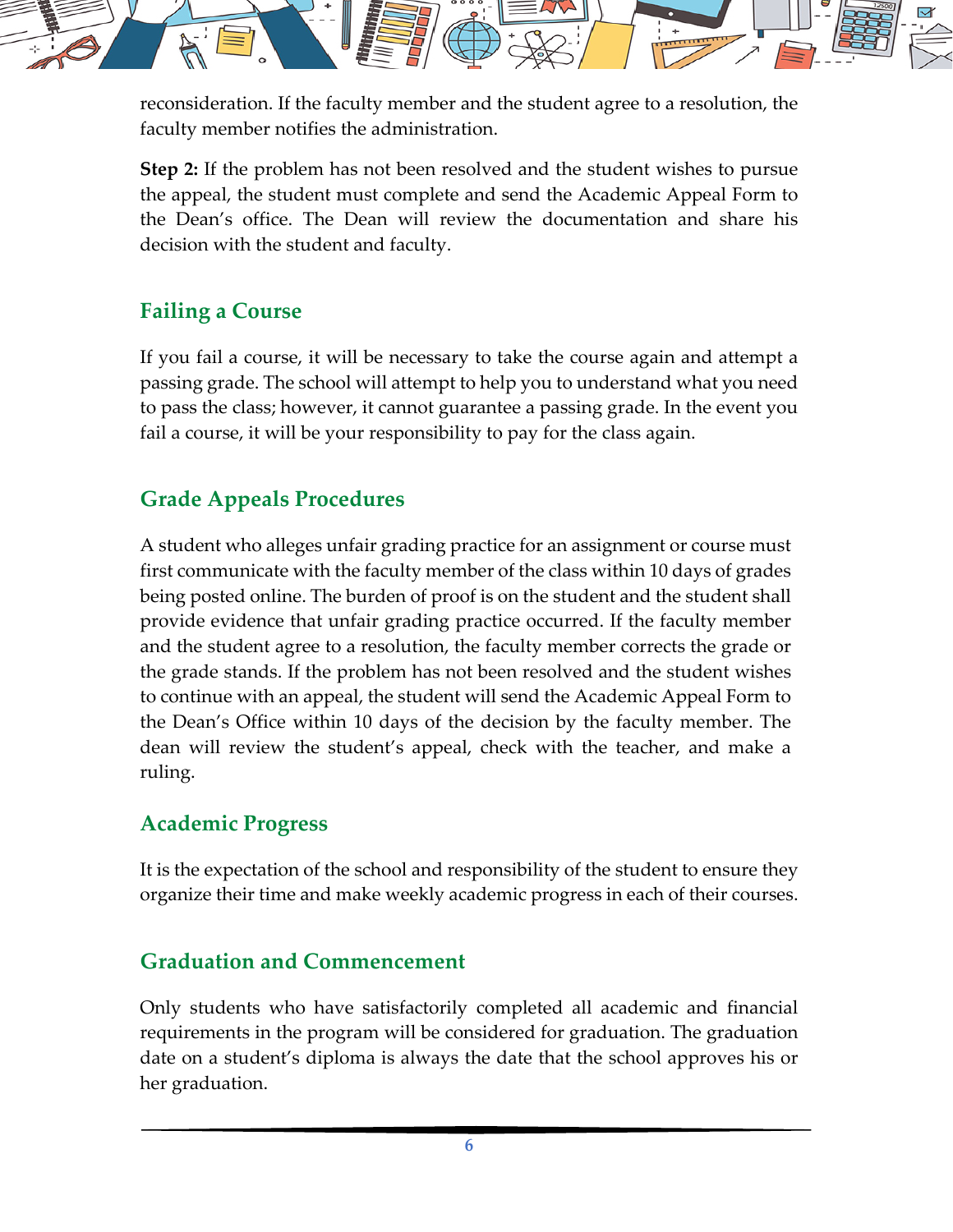

#### **Students Records Policy**

For Pire Sunshine State Academy be in accordance with state statutes and The Family Education Rights and Privacy Act (FERPA), we will not release information concerning our students. We maintain student records in our administrative offices located at our listed address in North Palm Beach.

Exceptions to the release of records, grades, or status are made with written permission from the studentʹs parents/guardians if a student is under 18 years of age or with the written permission from a student if the student is 18 years of age or older.

## **Privacy Policy**

Pire Sunshine State Academy will never release personal student information to third parties without the student's and/or parentʹs written consent.

Pire Sunshine State Academy will always maintain a policy of not selling its mailing lists of current or prospective students.

# **Grade Equivalents Policy**

*Grading Criteria*

| <b>Percent of</b><br><b>CGPA</b> | <b>Weight of Grades</b>     |               |                           |                                    |  |
|----------------------------------|-----------------------------|---------------|---------------------------|------------------------------------|--|
| 9th Grade                        |                             |               |                           |                                    |  |
| 25%                              | Assignments and<br>Projects | Participation | <b>Course Assessments</b> | <b>Final Course</b><br>Assessments |  |
|                                  | 25%                         | 25%           | 20%                       | 30                                 |  |
| 10th Grade                       |                             |               |                           |                                    |  |
| 25%                              | Assignments and<br>Projects | Participation | <b>Course Assessments</b> | <b>Final Course</b><br>Assessments |  |
|                                  | 25%                         | 25%           | 20%                       | 30                                 |  |
| 11 <sup>th</sup> Grade           |                             |               |                           |                                    |  |
| 25%                              | Assignments and<br>Projects | Participation | <b>Course Assessments</b> | <b>Final Course</b><br>Assessments |  |
|                                  | 25%                         | 25%           | 20%                       | 30                                 |  |
| 12 <sup>th</sup> Grade           |                             |               |                           |                                    |  |
| 25%                              | Assignments and<br>Projects | Participation | <b>Course Assessments</b> | <b>Final Course</b><br>Assessments |  |
|                                  | 25%                         | 25%           | 25%                       | 25%                                |  |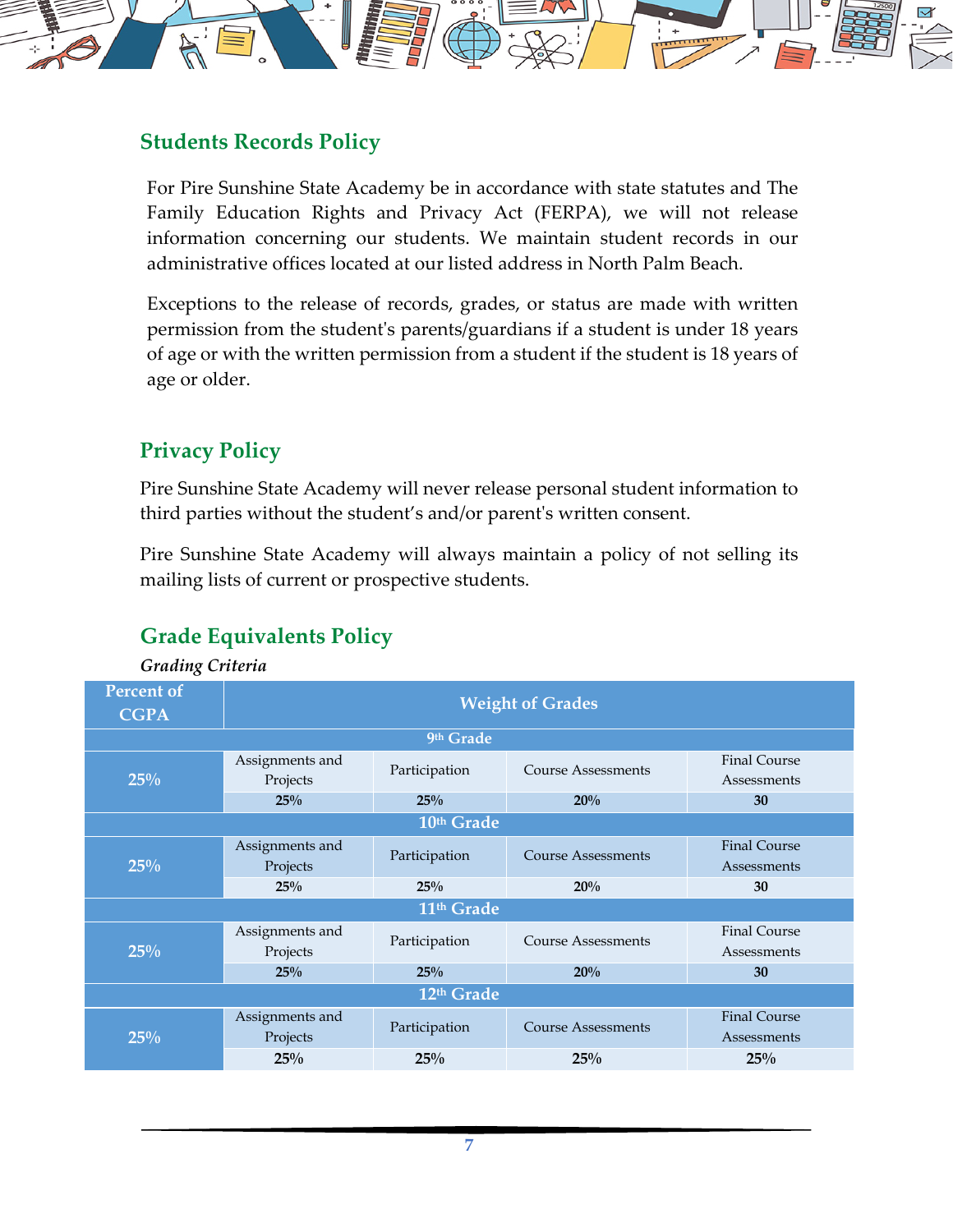

#### *Grade Equivalency*

| <b>Letter Grade</b> | <b>GPA</b> | <b>Meaning</b>         |
|---------------------|------------|------------------------|
| $\mathbf{A}$        | 4.0        | Excellent              |
| $A-$                | 3.7        |                        |
| $B+$                | 3.3        |                        |
| $\bf{B}$            | 3.0        | Above Average          |
| $B-$                | 2.7        |                        |
| $C+$                | 2.3        |                        |
| $\overline{C}$      | 2.00       | Average                |
| $C-$                | 1.7        | <b>Below Average</b>   |
| $D+$                | 1.3        | <b>Risk of Failing</b> |
| $\mathbf D$         | 1.00       |                        |
| $D-$                | 0.7        |                        |
| F                   | 0.0        | Failed                 |

*\*Student must score over a 65 to be consideredpassing.*

\*Cumulative Grade Point Average (CGPA) : To maintain good academic standing, the following minimum apply 9th - 12th; 2.00 *CGPA*

# **Communicating with The School**

On occasion it will be necessary to speak with a representative of the school. If your questions are related to your class, then we encourage you to reach out directly to your teacher. However, if the matter is related to academic, counseling, finance or you just want to ask a question, we encourage you to call our office or make an appointment.

> Pire Sunshine State Academy 860 US Highway 1 Suite 212 North Palm Beach, FL 33408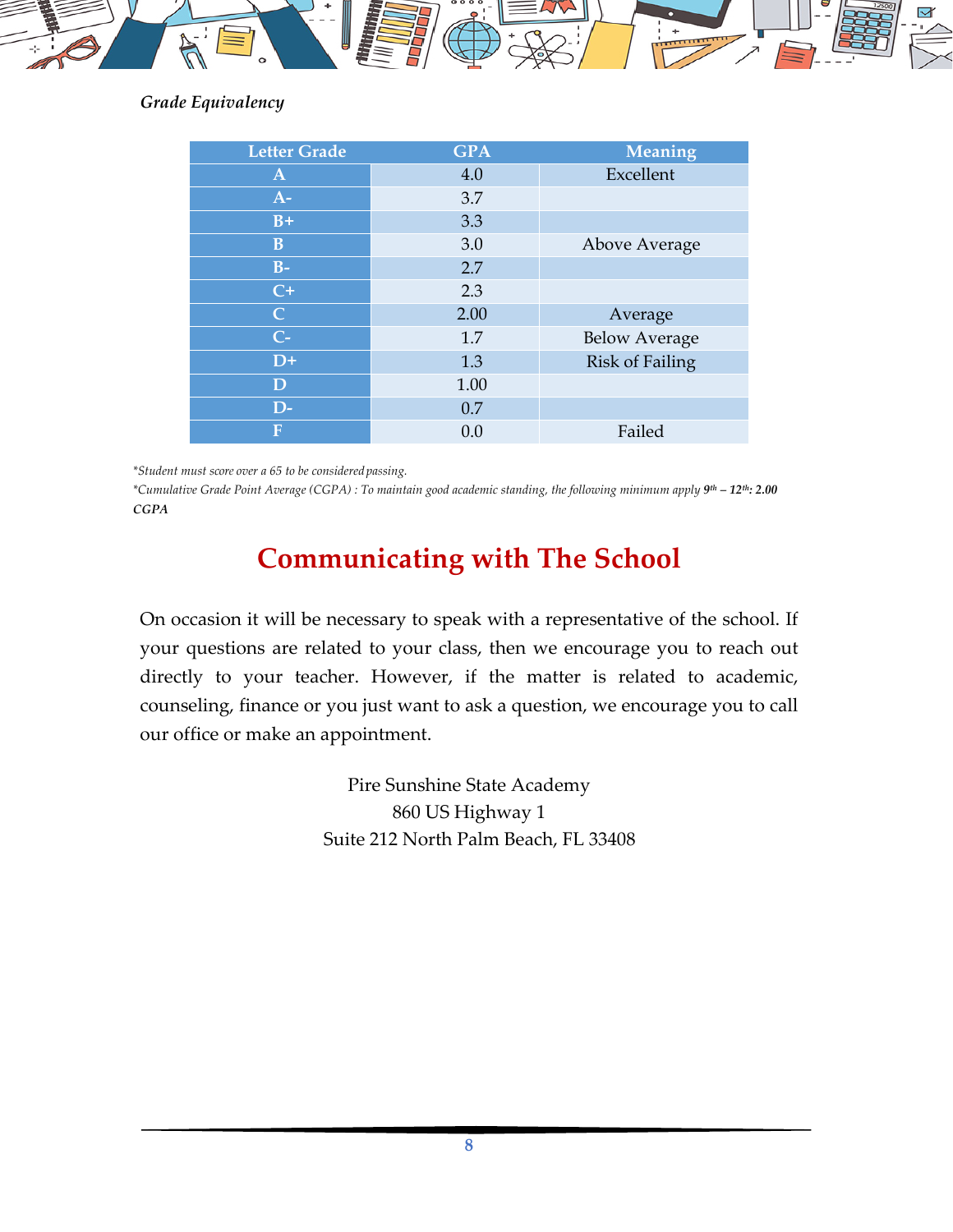# **Individualized Academic Plan**



Our students enjoy the benefits of learning through our personally prescribed academic plan. Upon admission, the student receives an Individual Academic Plan (IAP). This plan outlines what courses were accepted and transferred and what courses they will need to complete to graduate with Pire Sunshine State Academy.

Once you have received admissions, your transcript record begins. This record is the most important part of documenting your progress. It is also the document an Academy will want to see upon application to their school.

# **Our Curriculum and Resources**

#### **Curriculum**

Pier Sunshine State Academy possesses a centrally managed, Common Core Standards based curriculum with objectives and outcomes that are carefully defined. Individual instructors then have the responsibility to expand and enhance the basic curriculum by augmenting it with current resources and practices. The curriculum is under continual content and quality review.

#### **Academic Classes**

Courses at Pier Sunshine State Academy are offered in Math, Science, Literature, Composition and Social Studies. Additionally, we offer special Career courses in Preparatory Business and Computer Science. However, students are still required to complete general education requirements that are described in greater detail in the programs section.

#### **School E‐Library**

To accommodate student and faculty needs, Pire Sunshine State Academy offers its library services online. This online distribution of information is well suited to the needs of todayʹs "knowledge workers" and offers a functional version of the types of information systems our students and faculty will be expected to use throughout their careers.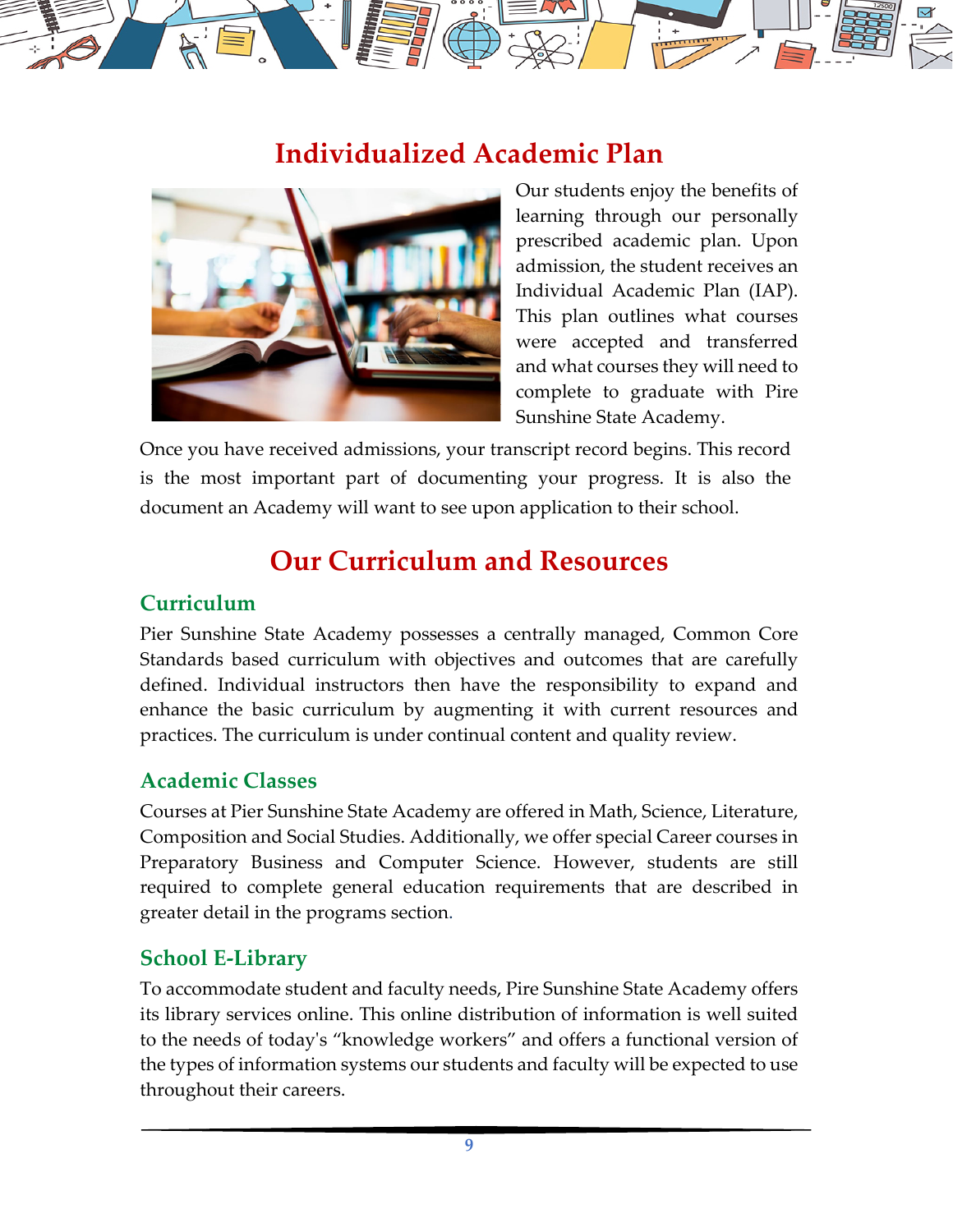

# **Getting Your Classes Started**

The academy is in session throughout the year, with the exception of the holidays listed on the Catalog in the Calendar section.

Delivery of classes through the Pire Sunshine State Academy's LMS requires that students attend their sessions and discussions. Attendance is mandatory and students are expected to log in to their classes at least three times a week to be considered in attendance.

Special instructional activities may be scheduled at specific times convenient to both students and faculty members. Students who do not regularly attend any of their registered classes during the term, will be administratively withdrawn from the Academy and placed on probation or dismissed.

### **METHOD OF INSTRUCTION**

#### **ONLINE DELIVERY**

Once a student is registered, their only necessary equipment is a personal computer with internet access, a student can access the eLearning platform from anywhere in the world.

To maintain privacy and security, each student is provided with a **username** and **password** which allows them to reach their own **personal page** within the **Learning Management System.**

When shifting from classroom instruction to online instruction the instructional design and the role of the parties involved change. However, it is important to maintain that the student will have a space to reflect and acquire knowledge from the materials, the interaction with the instructor and the learning community. The online platform will allow these interactions to be more flexible regarding time and space, yet the outcome should be similar or better. It is important to outline the following criteria:

> **1.** The teacher has knowledge in online instructional technology so that they can not only easily use it to teach students but also help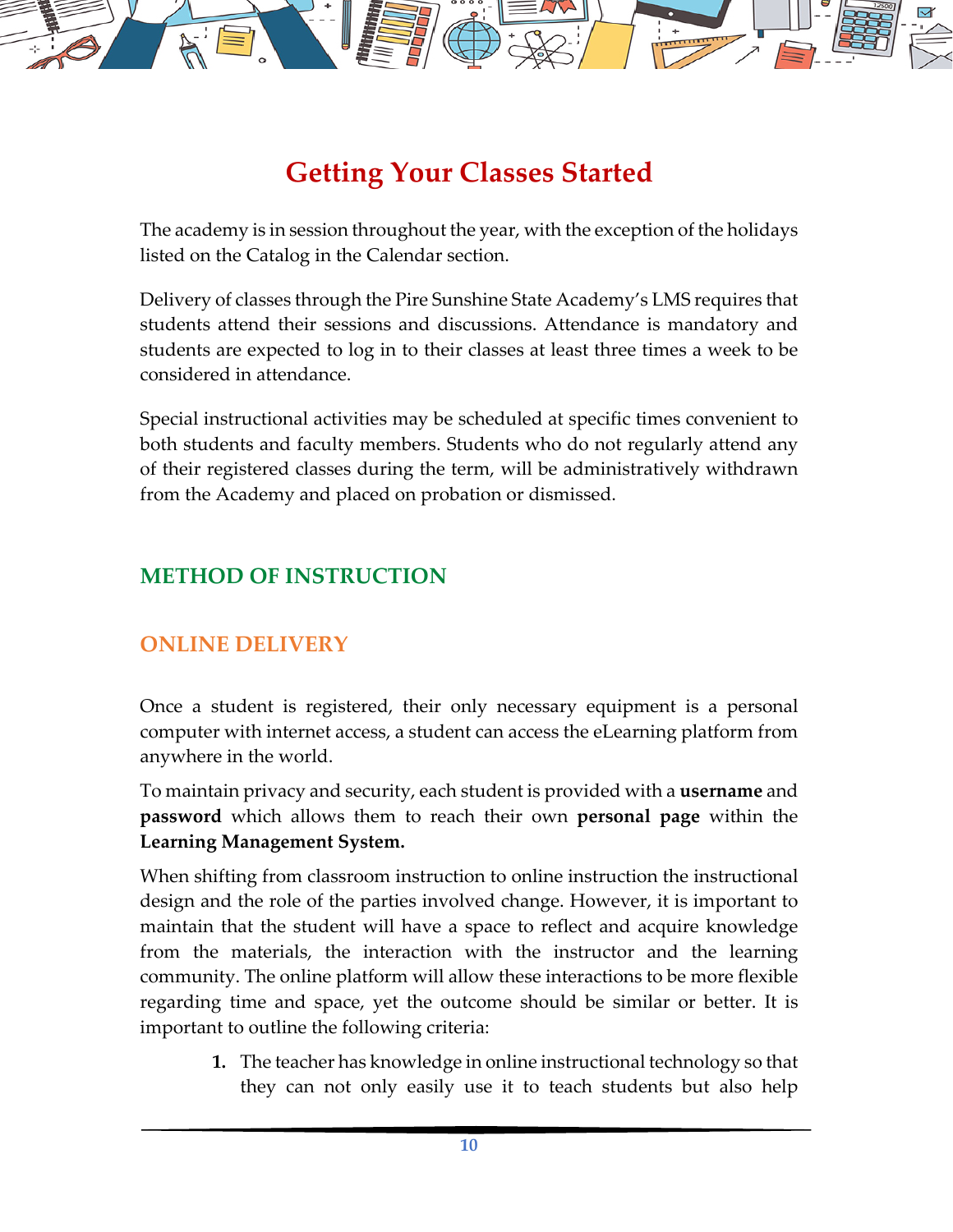

students who have any issues.

- **2.** The student earns flexibility in distance and time. Based on the course syllabus, the student can plan and organize his/her learning plan for the subject.
- **3.** The online process opens many avenues for study; self‐study takes an enhanced role. Also, they can have interactions with the teacher and the rest of the students through forums, chats, webconferencing and such.
- **4.** The student follows the course agenda and works guided by the teacher's advice. Students are accountable for semester work.

# **LEARNING PLATFORM**

Our platform replaces the classroom and provide the student with the tools to engage the learning process in an enjoyable, easy to use and efficient environment. The platform has been standardized to familiarize the student with the learning process and avoid confusion. Some of the elements contained in the platform are:

- **Course Syllabus**: Outlines the path to the class.
- **Chats**: Allows for the student to interact with other students and the teacher.
- **Forums**: This asynchronous tool allows the class participants to create threads of information that will be available throughout the class. Great tools for studying down the road.
- **Calendar**: Reminds the students how the class has advanced and reminds them of tasks, quizzes, or exams ahead.
- **Document load zone:** Throughout the course the student will have places to load assignments in a clear and convenient way.

## **COURSE CONTENT**

Once the students log in their personal page, and open their course, they can see different web tools they can use to study. The main one they will use is the documents & links tab which contains their downloadable syllabus, lectures, audio or video streams and any other relevant learning materials.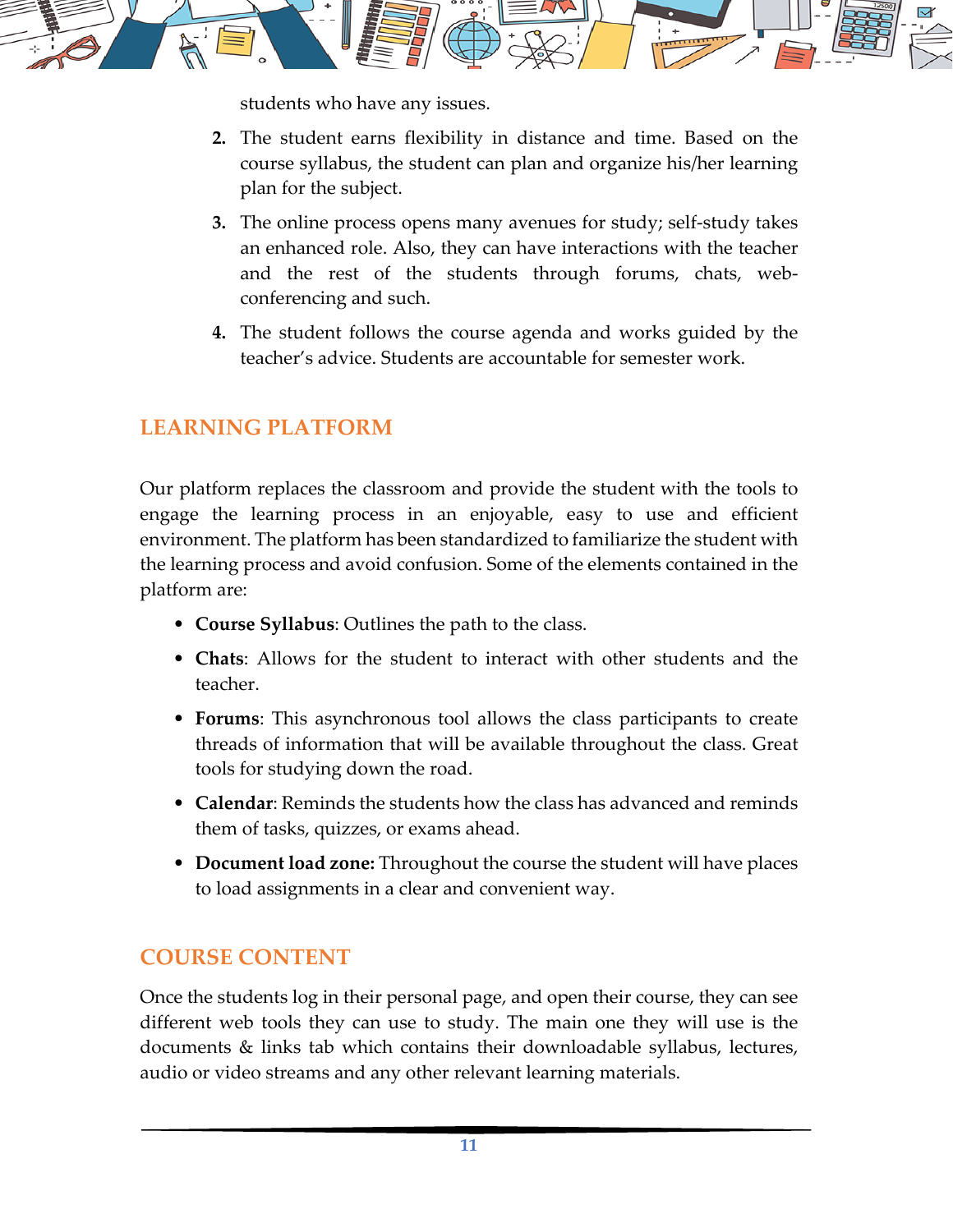

Students will follow their syllabus to organize their weekly studies and will use the assignments tab to review deadlines, download exams, submit homework, case studies, or projects and upload their work.

Special instructional activities may be scheduled at specific times convenient to both students and faculty members, in which case the announcement tab is the tool used by the faculty to give directions. If a student has a question related to the course, they can directly post it in the discussion posts where both the teacher and fellow students can respond so that everyone benefits from the answer. If a student has a question not related to the course, they can directly email their teacher through the address given in the syllabus, Skype‐chat or call them as disclosed in the syllabus.

#### **EVALUATIONS**

The use of forums, chats, and other communication tools gives instructors the opportunity to provide continuing evaluation and feedback to students as they prepare their formal evaluations.

Formal evaluations are implemented using assignments or quizzes. For assignments, the student submits a text file; the instructor corrects it, gives feedback, and assigns a grade. Quizzes are corrected automatically, and the grading is instantaneous.

All exams are administered through our password protected online platform. Students are expected to adhere to the timeline and retake policies provided by the course teacher in the course syllabus. Any retakes are at the discretion of the teacher.

Faculty members will have their access online to post assignments and exams. Faculty will have between 48 hours to post grades for assignments during the term and 5 days to post grades for finals electronically.

#### **RESPONSE TIME**

When a student sends a message with a question, or posts a message in a forum, the instructor is expected to respond within 24 hours during weekdays, and 48 hours during the weekends. The same response time is used for evaluations that require the instructor's review, grading, and feedback.

## **ONLINE COMMUNICATION**

It is essential that online students communicate with their instructors frequently.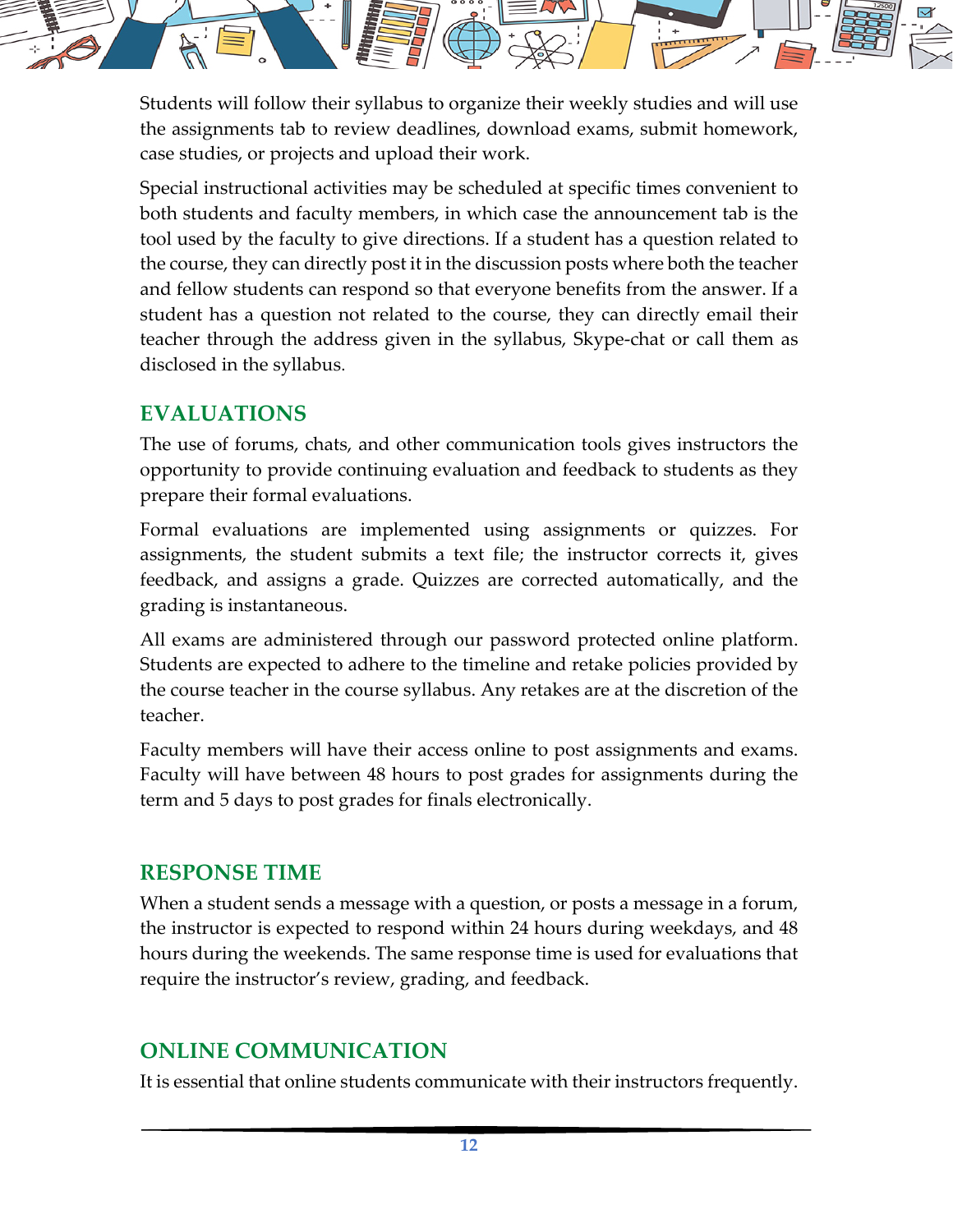

Students with questions must write emails to their instructors asking the many questions they may have. They may request additional chat sessions in order to clarify information. The instructor will schedule a time to meet with you in a chat room, or by phone, or in person at the campus location in North Palm Beach, Florida. Students should expect that each communication will be followed up with a written summary of the discussion generated by the instructor. Such communications will be provided to the student by email.

# **Preparing for Graduation**

It is important that you understand that graduation is not automatic. You must continue to check your progress and compare your courses with your ILP to make sure you are on schedule. It is your responsibility to make sure you reschedule classes you failed, withdrew, or did not finish.



In your Catalog is a list of the current graduation requirements for Pire Sunshine State Academy. Most students are in the 24‐credit program unless it is specifically noted on your ILP.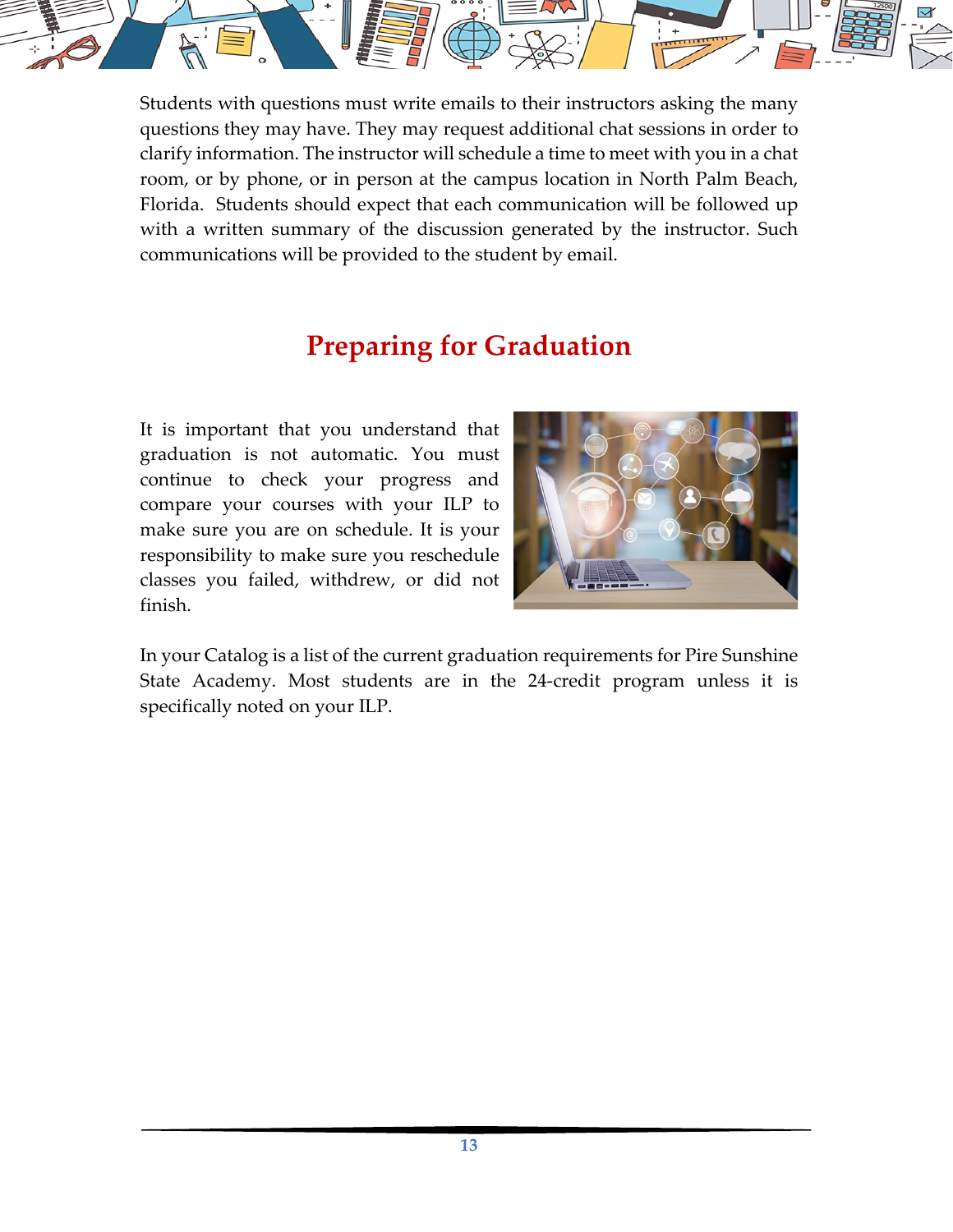

# **Next Steps**

### **Continuing Your Education**

One of the lessons we have learned in this economy is that we must continue to develop our talents for us to remain valuable in the workforce. Whether you are considering going directly into the workforce or are thinking of upgrading to your college degree, Pier Sunshine State Academy can help.

Through our courses we can help you obtain the necessary skills needed to prep for college entry exams or specific career certifications. We believe our courses contain rigor and relevance and will better prepare you for your next move.

If you desire to continue to college, upon confirmation of graduation, your advisor can help you fill out your college application.

**IMPORTANT: Pire Sunshine State Academy does not guarantee acceptance into any College or University. Please check with your institution before applying to Pire Sunshine State Academy, acceptance of transfer credentials is subject to the policies of the receiving institutions.**

**This handbook is designed with the student in mind. It will help you to navigate our educational** platform as well as give you the information you need to succeed in our school. Please keep it handy **for future reference.**